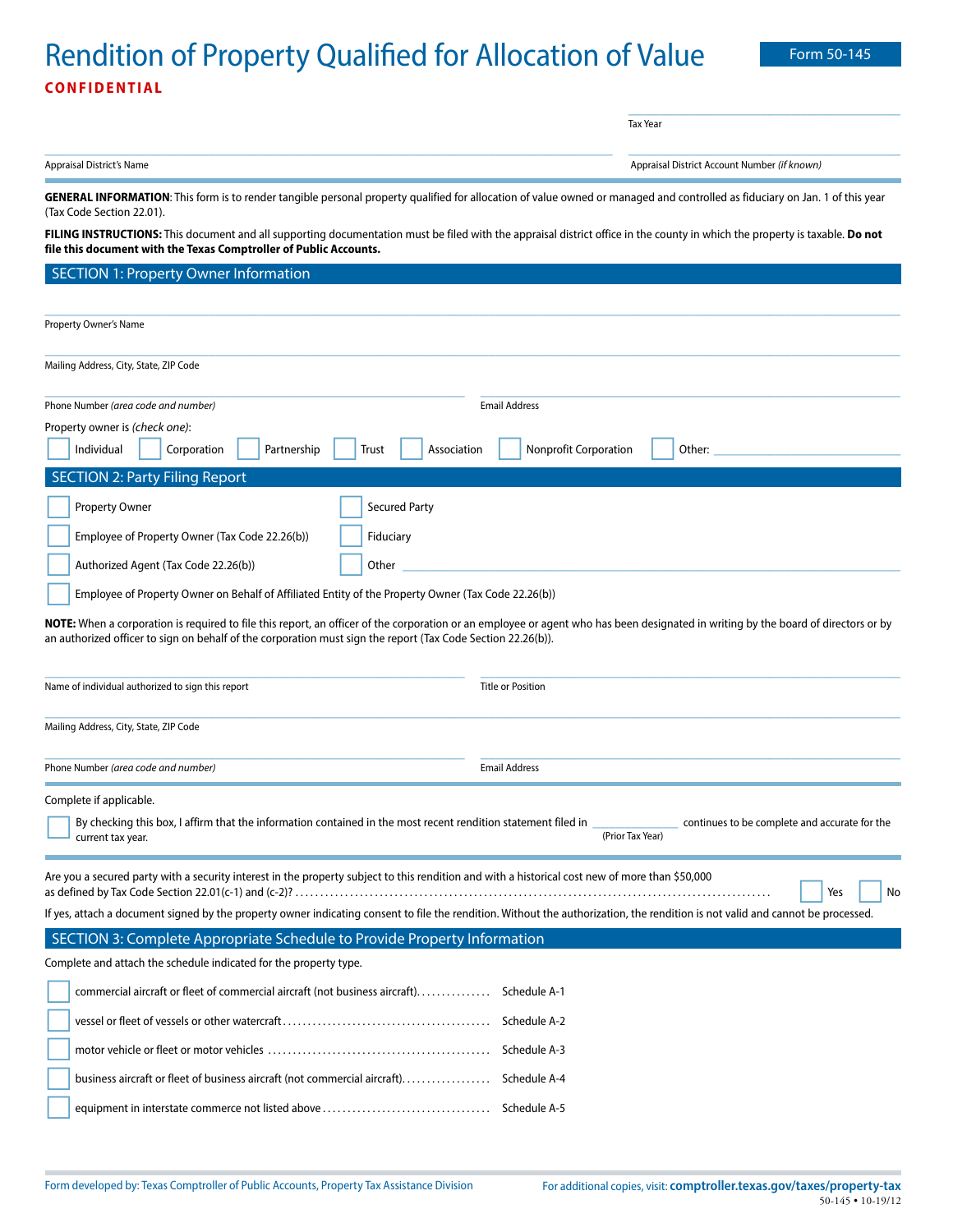### **If you make a false statement on this form, you could be found guilty of a Class A misdemeanor or a state jail felony under Section 37.10, Penal Code.**

I, \_\_\_\_\_\_\_\_\_\_\_\_\_\_\_\_\_\_\_\_\_\_\_\_\_\_\_\_\_\_\_\_\_\_\_\_\_\_\_\_\_\_\_\_\_\_\_\_\_\_\_\_\_\_\_\_\_\_\_\_\_\_\_\_\_\_\_\_\_ ,

Printed Name of Authorized Individual

swear or affirm that the information provided in this report is true and accurate to the best of my knowledge and belief.

**NOTE:** If the person filing and signing this report is **not** the property owner, an employee of the property owner, an employee of a property owner signing on behalf of an affiliated entity of the property owner or a secured party as defined by Tax Code Section 22.01, the signature below must be notarized.

| sign<br>here <sup>l</sup> |                                    |                                     |        |      |                               |
|---------------------------|------------------------------------|-------------------------------------|--------|------|-------------------------------|
|                           | Signature of Authorized Individual |                                     |        | Date |                               |
|                           |                                    | Subscribed and sworn before me this | dav of |      | 20                            |
|                           |                                    |                                     |        |      | Notary Public, State of Texas |

### Important Information

**GENERAL INFORMATION:** This form is to render tangible personal property qualified for allocation of value owned or managed and controlled as fiduciary on Jan. 1 of this year (Tax Code Section 22.01). This report is confidential and not open to public inspection; disclosure is permitted (Tax Code Section 22.27).

**FILING INSTRUCTIONS:** This document and all supporting documentation must be filed with the appraisal district office in the county in which the property is taxable. **Do not file this document with the Texas Comptroller of Public Accounts.** Contact information for appraisal district offices may be found on the Comptroller's website.

**DEADLINES:** Rendition statements and property report deadlines depend on property type. The statements and reports must be delivered to the chief appraiser after Jan. 1 and no later than the deadlines indicated below.

**PENALTIES:** Failure to timely file a required rendition statement or property report will incur a penalty of 10 percent of the total amount of taxes imposed on the property for that year. An additional penalty will be incurred of 50 percent of the total amount of taxes imposed on the property for the tax year of the statement or report, if a court determines that:

- 1. a person filed a false statement or report with the intent to commit fraud or to evade the tax; or
- 2. for the purpose of affecting the course or outcome of an inspection, investigation, determination, or other proceeding before the appraisal district, a person:
	- altered, destroyed or concealed any record, document or thing;
	- presented to the chief appraiser any altered or fraudulent record, document or thing; or
	- otherwise engages in fraudulent conduct.

**TERMINATED EXEMPTION:** If an exemption terminates on a property, the person who owns the property shall render for taxation 30 days from termination (Tax Code 22.02). If an exemption is denied on a property, within 30 days after the denial the property shall be rendered (Tax Code 22.01(a)).

| <b>Rendition Statements and Reports</b>                                                                                                                                                                           | <b>Deadlines</b> | <b>Allowed Extensions</b>                                              |
|-------------------------------------------------------------------------------------------------------------------------------------------------------------------------------------------------------------------|------------------|------------------------------------------------------------------------|
| Property generally                                                                                                                                                                                                | April 15         | May 15 upon written request<br>Additional 15 days for good cause shown |
| Property regulated by the Public Utility Commission<br>of Texas, the Railroad Commission of Texas, the federal<br>Surface Transportation Board or the Federal Energy<br>Regulatory Commission. Tax Code 22.23(d). | April 30         | May 15 upon written request<br>Additional 15 days for good cause shown |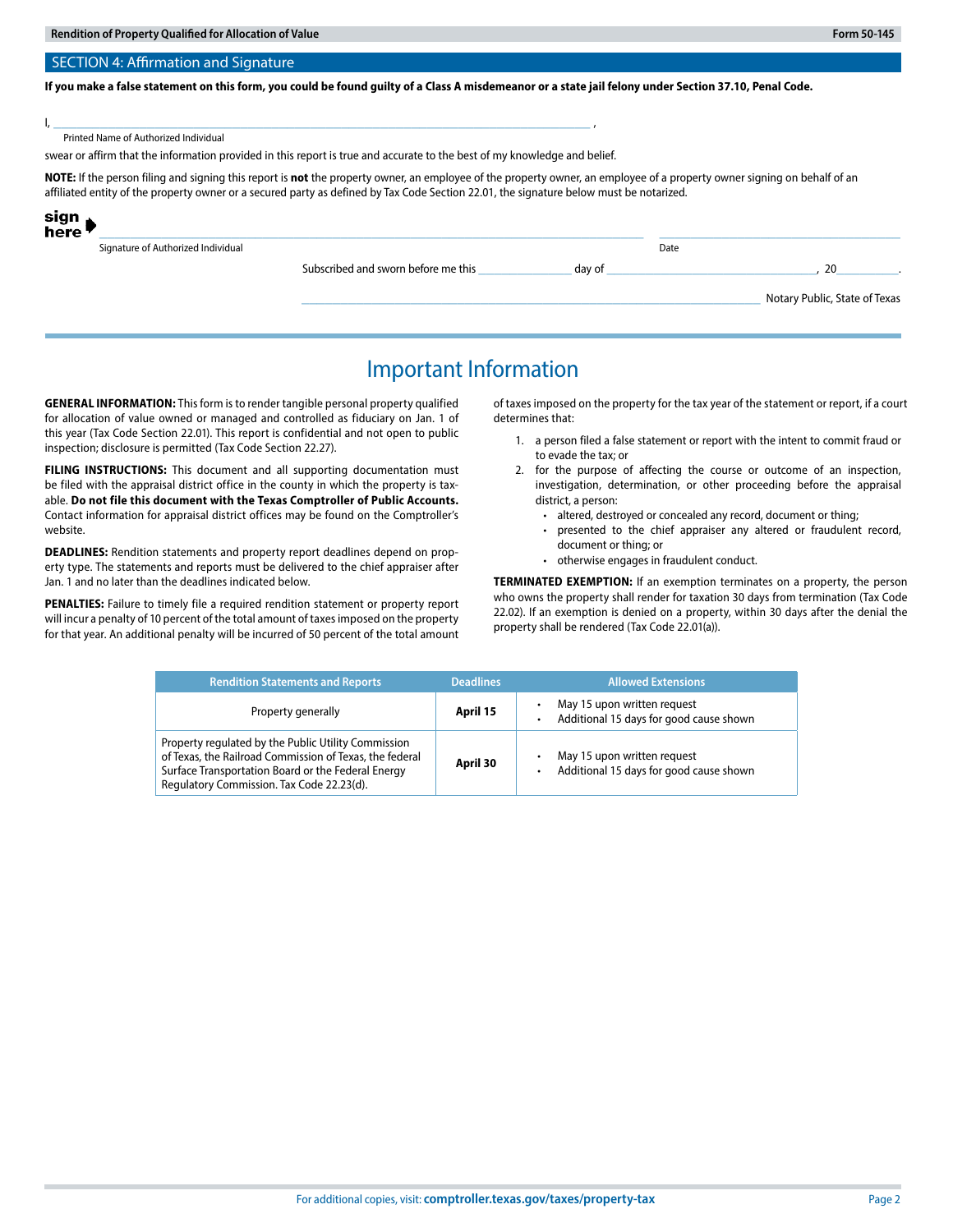### Schedule A-1: Description of Commercial Aircraft

Use this schedule for commercial aircraft. This does NOT include business aircraft (See Schedule A-4). A commercial aircraft means an instrumentality of air commerce that is:

- primarily engaged in the transportation of cargo, passengers or equipment for others for consideration;
- economically employed when it is moving from point to point as a means of transportation; and
- operated by a certificated air carrier.

A certificated air carrier is one engaged in interstate or intrastate commerce under authority of the U.S. Department of Transportation. A revenue departure is a departure made for the purpose of transporting cargo, passen equipment for others for consideration and for which the aircraft is economically employed as it moves from point to point.

Complete the tables (attach additional sheets as necessary) or a spreadsheet setting forth the required information. All such information must be separately identified in a manner that conforms to the column headers used i that is acceptable to the property owner and appraisal district.

| Type, Make and Model of Item | I.D. Number | <b>Other Situs State(s)</b> | <b>Total Number of</b><br><b>Revenue Departures</b><br>from Texas Airports<br>in the Preceding Year | Texas Situs* | <b>Good Faith Estimate</b><br>of Market Value**<br>(or) | Original Cost**<br>(and) | <b>Year Placed</b><br>in Service |
|------------------------------|-------------|-----------------------------|-----------------------------------------------------------------------------------------------------|--------------|---------------------------------------------------------|--------------------------|----------------------------------|
|                              |             |                             |                                                                                                     |              |                                                         |                          |                                  |
|                              |             |                             |                                                                                                     |              |                                                         |                          |                                  |
|                              |             |                             |                                                                                                     |              |                                                         |                          |                                  |
|                              |             |                             |                                                                                                     |              |                                                         |                          |                                  |
|                              |             |                             |                                                                                                     |              |                                                         |                          |                                  |
|                              |             |                             |                                                                                                     |              |                                                         |                          |                                  |
|                              |             |                             |                                                                                                     |              |                                                         |                          |                                  |
|                              |             |                             |                                                                                                     |              |                                                         |                          |                                  |
|                              |             |                             |                                                                                                     |              |                                                         |                          |                                  |
|                              |             |                             |                                                                                                     |              |                                                         |                          |                                  |
|                              |             |                             |                                                                                                     |              |                                                         |                          |                                  |
|                              |             |                             |                                                                                                     |              |                                                         |                          |                                  |
|                              |             |                             |                                                                                                     |              |                                                         |                          |                                  |
|                              |             |                             |                                                                                                     |              |                                                         |                          |                                  |
|                              |             |                             |                                                                                                     |              |                                                         |                          |                                  |
|                              |             |                             |                                                                                                     |              |                                                         |                          |                                  |
|                              |             |                             |                                                                                                     |              |                                                         |                          |                                  |
|                              |             |                             |                                                                                                     |              |                                                         |                          |                                  |

#### **Continue on additional sheets if needed**

\* Pursuant to Tax Code Section 21.05(d), the tax situs of commercial aircraft that land in Texas is to be designated as either the carrier's principal office in Texas or that Texas airport from which the carrier has the hi \*\* Provide an amount for either the good faith estimate of market value, or an original cost and year placed in service. If you provide an original cost and year placed in service, you need not provide a good faith estimat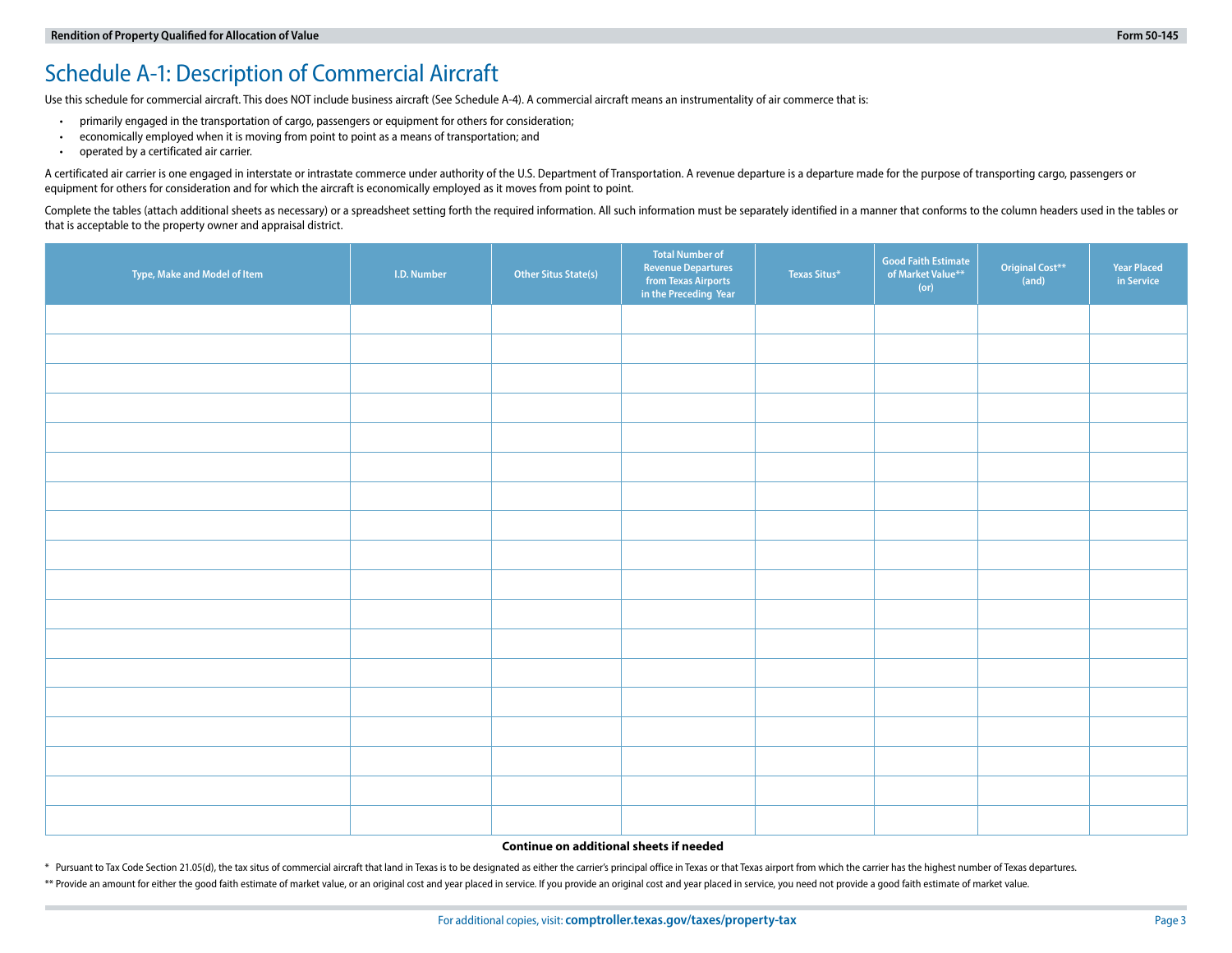# Schedule A-2: Description of Vessels or Other Watercraft

Use this schedule for vessels or other watercrafts used as an instrumentality of commerce and for special-purpose vessels or other watercrafts not used as an instrumentality. A vessel or other watercraft used as an instrum commerce is primarily employed in the transportation of cargo, passengers or equipment, and economically employed when it is moving from point to point as a means of transportation. A special-purpose vessel or other waterc **not used as an instrumentality of commerce** is a vessel or other watercraft that is:

- designed to be transient and customarily is moved from location to location on a more or less regular basis;
- economically employed when operated in a localized area or in a fixed place; and
- not primarily employed to transport cargo, passengers, and equipment but rather to perform some specialized function or operation not requiring constant movement from point to point.

Complete the tables (attach additional sheets as necessary) or a spreadsheet setting forth the required information. All such information must be separately identified in a manner that conforms to the column headers used i that is acceptable to the property owner and appraisal district.

| Make and Model of Vessel | I.D. Number | <b>Other Situs State(s)</b> | Port Days in Other<br>Situs States | Port Days in Texas | Texas Base<br>for this Vessel | <b>Good Faith Estimate</b><br>of Market Value* (or) | Original Cost*<br>(and) | <b>Year Placed<br/>in Service</b> |
|--------------------------|-------------|-----------------------------|------------------------------------|--------------------|-------------------------------|-----------------------------------------------------|-------------------------|-----------------------------------|
|                          |             |                             |                                    |                    |                               |                                                     |                         |                                   |
|                          |             |                             |                                    |                    |                               |                                                     |                         |                                   |
|                          |             |                             |                                    |                    |                               |                                                     |                         |                                   |
|                          |             |                             |                                    |                    |                               |                                                     |                         |                                   |
|                          |             |                             |                                    |                    |                               |                                                     |                         |                                   |
|                          |             |                             |                                    |                    |                               |                                                     |                         |                                   |
|                          |             |                             |                                    |                    |                               |                                                     |                         |                                   |
|                          |             |                             |                                    |                    |                               |                                                     |                         |                                   |
|                          |             |                             |                                    |                    |                               |                                                     |                         |                                   |
|                          |             |                             |                                    |                    |                               |                                                     |                         |                                   |
|                          |             |                             |                                    |                    |                               |                                                     |                         |                                   |
|                          |             |                             |                                    |                    |                               |                                                     |                         |                                   |
|                          |             |                             |                                    |                    |                               |                                                     |                         |                                   |
|                          |             |                             |                                    |                    |                               |                                                     |                         |                                   |
|                          |             |                             |                                    |                    |                               |                                                     |                         |                                   |
|                          |             |                             |                                    |                    |                               |                                                     |                         |                                   |
|                          |             |                             |                                    |                    |                               |                                                     |                         |                                   |
|                          |             |                             |                                    |                    |                               |                                                     |                         |                                   |
|                          |             |                             |                                    |                    |                               |                                                     |                         |                                   |

#### **Continue on additional sheets if needed**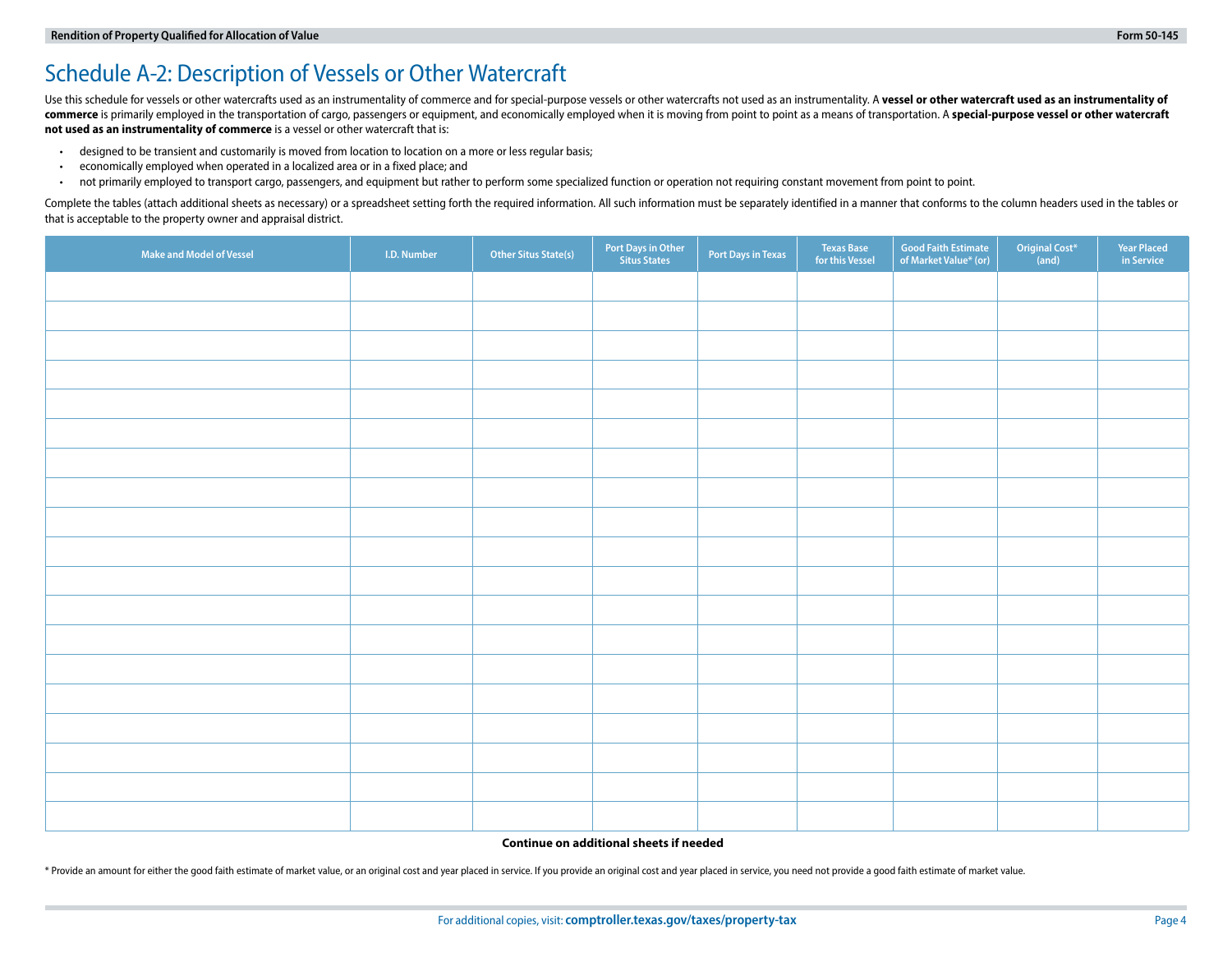### Schedule A-3: Description of Motor Vehicles

Use this schedule for motor vehicles used for a business purpose in Texas and another state or nation.

Complete the tables (attach additional sheets as necessary) or a spreadsheet setting forth the required information. All such information must be separately identified in a manner that conforms to the column headers used i that is acceptable to the property owner and appraisal district.

| Make and Model of Vehicle | I.D. Number | Other Situs State(s) | Miles Traveled in<br>Other Situs States | Miles Traveled<br>in Texas | <b>Texas Base</b><br>for this Vehicle | Good Faith Estimate<br>of Market Value* (or) | Original Cost*<br>(and) | <b>Year Placed<br/>in Service</b> |
|---------------------------|-------------|----------------------|-----------------------------------------|----------------------------|---------------------------------------|----------------------------------------------|-------------------------|-----------------------------------|
|                           |             |                      |                                         |                            |                                       |                                              |                         |                                   |
|                           |             |                      |                                         |                            |                                       |                                              |                         |                                   |
|                           |             |                      |                                         |                            |                                       |                                              |                         |                                   |
|                           |             |                      |                                         |                            |                                       |                                              |                         |                                   |
|                           |             |                      |                                         |                            |                                       |                                              |                         |                                   |
|                           |             |                      |                                         |                            |                                       |                                              |                         |                                   |
|                           |             |                      |                                         |                            |                                       |                                              |                         |                                   |
|                           |             |                      |                                         |                            |                                       |                                              |                         |                                   |
|                           |             |                      |                                         |                            |                                       |                                              |                         |                                   |
|                           |             |                      |                                         |                            |                                       |                                              |                         |                                   |
|                           |             |                      |                                         |                            |                                       |                                              |                         |                                   |
|                           |             |                      |                                         |                            |                                       |                                              |                         |                                   |
|                           |             |                      |                                         |                            |                                       |                                              |                         |                                   |
|                           |             |                      |                                         |                            |                                       |                                              |                         |                                   |
|                           |             |                      |                                         |                            |                                       |                                              |                         |                                   |
|                           |             |                      |                                         |                            |                                       |                                              |                         |                                   |
|                           |             |                      |                                         |                            |                                       |                                              |                         |                                   |
|                           |             |                      |                                         |                            |                                       |                                              |                         |                                   |
|                           |             |                      |                                         |                            |                                       |                                              |                         |                                   |
|                           |             |                      |                                         |                            |                                       |                                              |                         |                                   |
|                           |             |                      |                                         |                            |                                       |                                              |                         |                                   |
|                           |             |                      |                                         |                            |                                       |                                              |                         |                                   |

#### **Continue on additional sheets if needed**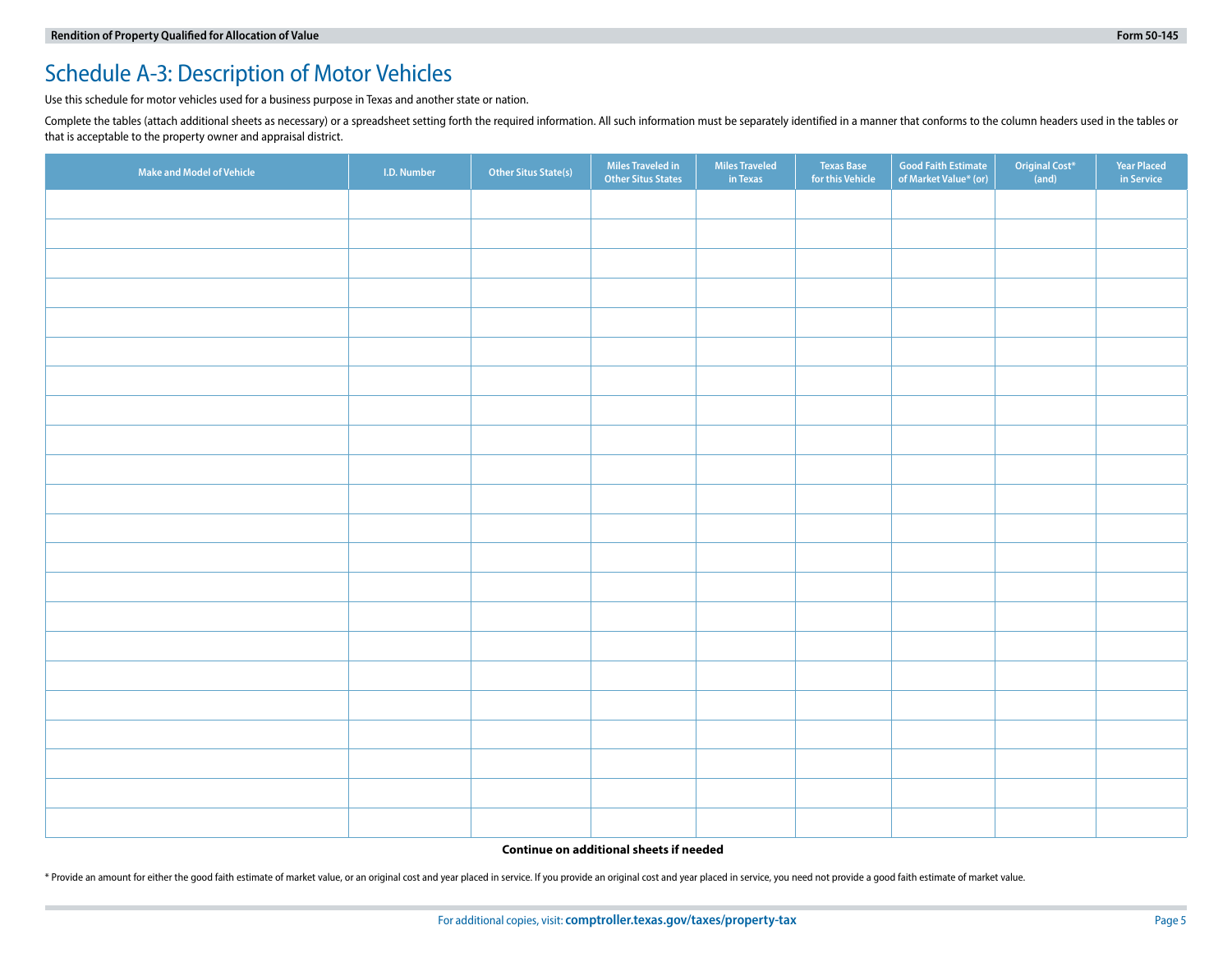## Schedule A-4: Description of Business Aircraft

Business aircraft is used for a business purpose of the owner, is taxable by a taxing unit and used continually outside Texas, whether regularly or irregularly. It does not include commercial aircraft.

Complete the tables (attach additional sheets as necessary) or a spreadsheet setting forth the required information. All such information must be separately identified in a manner that conforms to the column headers used i that is acceptable to the property owner and appraisal district.

| Type, Make and Model of Item | I.D. Number | <b>Other Situs State(s)</b> | <b>Total Number</b><br>of Departures from<br>Texas Locations in<br>the Preceeding Year | <b>Total Number</b><br>of Departures from<br>All Locations in the<br><b>Preceeding Year</b> | <b>Texas Situs</b> | Good Faith Estimate<br>of Market Value* (or) | Original Cost*<br>(and) | <b>Year Placed</b><br>in Service |
|------------------------------|-------------|-----------------------------|----------------------------------------------------------------------------------------|---------------------------------------------------------------------------------------------|--------------------|----------------------------------------------|-------------------------|----------------------------------|
|                              |             |                             |                                                                                        |                                                                                             |                    |                                              |                         |                                  |
|                              |             |                             |                                                                                        |                                                                                             |                    |                                              |                         |                                  |
|                              |             |                             |                                                                                        |                                                                                             |                    |                                              |                         |                                  |
|                              |             |                             |                                                                                        |                                                                                             |                    |                                              |                         |                                  |
|                              |             |                             |                                                                                        |                                                                                             |                    |                                              |                         |                                  |
|                              |             |                             |                                                                                        |                                                                                             |                    |                                              |                         |                                  |
|                              |             |                             |                                                                                        |                                                                                             |                    |                                              |                         |                                  |
|                              |             |                             |                                                                                        |                                                                                             |                    |                                              |                         |                                  |
|                              |             |                             |                                                                                        |                                                                                             |                    |                                              |                         |                                  |
|                              |             |                             |                                                                                        |                                                                                             |                    |                                              |                         |                                  |
|                              |             |                             |                                                                                        |                                                                                             |                    |                                              |                         |                                  |
|                              |             |                             |                                                                                        |                                                                                             |                    |                                              |                         |                                  |
|                              |             |                             |                                                                                        |                                                                                             |                    |                                              |                         |                                  |
|                              |             |                             |                                                                                        |                                                                                             |                    |                                              |                         |                                  |
|                              |             |                             |                                                                                        |                                                                                             |                    |                                              |                         |                                  |
|                              |             |                             |                                                                                        |                                                                                             |                    |                                              |                         |                                  |
|                              |             |                             |                                                                                        |                                                                                             |                    |                                              |                         |                                  |
|                              |             |                             |                                                                                        |                                                                                             |                    |                                              |                         |                                  |
|                              |             |                             |                                                                                        |                                                                                             |                    |                                              |                         |                                  |
|                              |             |                             |                                                                                        |                                                                                             |                    |                                              |                         |                                  |
|                              |             |                             |                                                                                        |                                                                                             |                    |                                              |                         |                                  |

#### **Continue on additional sheets if needed**